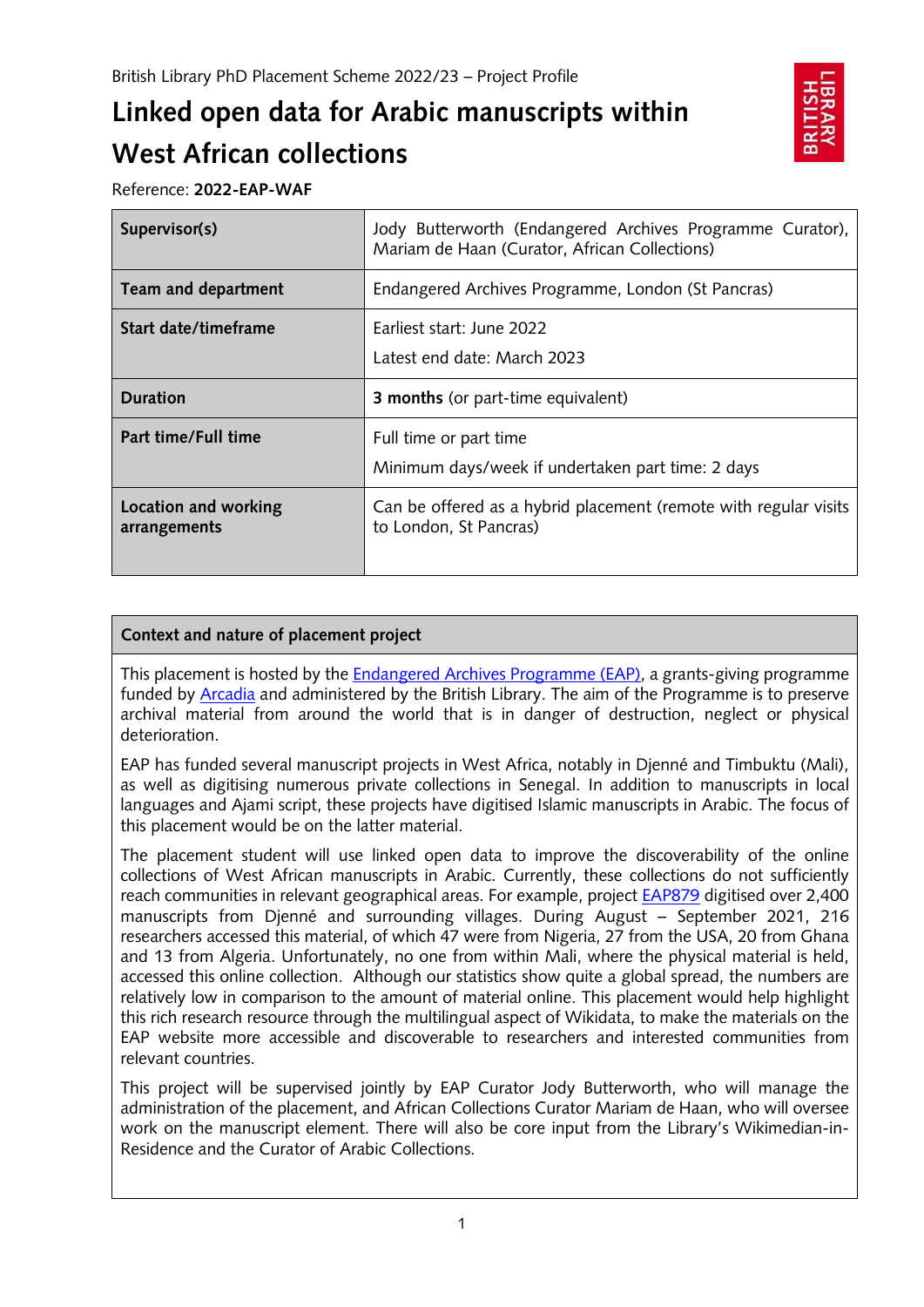### **Tasks and outcomes**

The primary focus of this placement will be to create the foundations for increased access to the EAP website by highlighting manuscripts through Wikidata and Wikipedia.

The main tasks include:

- Becoming familiar with the digital collections and identifying the most relevant manuscripts for this project.
- Liaising with the curators of African and Arabic collections to discuss the suggested list of manuscripts to be included.
- Creating Wikidata entries for particularly important/unique manuscripts.
- Linking manuscripts to any related Wikidata items in relation to uniform titles, authors or scribes.
- Giving a progress update on a fortnightly basis, preferably in person.

Additional optional tasks may be agreed with the student depending on their interests. For example:

- Publicising and promoting the collection to relevant researchers and audiences, through a Wikithon, social media, the [Endangered Archives](https://blogs.bl.uk/endangeredarchives/) blog, conference presentation.
- This placement could provide fascinating insight into the manuscripts that were transported (or re-copied) across Sub-Saharan Africa. The placement student may wish to capture this information in the form of data visualisations. The outcome from this work could be in the form of an event at the Library, such as a staff talk organised with the Digital Research team.

Expected outcomes:

• Creation and editing of a total of 30–50 Wikidata /Wikipedia entries.

## **Training and development opportunities**

PhD placement students are welcome to access a wide range of workshops, talks and training available at the Library. Supervisors will offer advice on which opportunities may be of particular relevance. Depending on availability, these wider training opportunities may include, for example, the Digital Scholarship Training Programme, Cultural Property Training, Research Roundtables, Business & IP Centre workshops and staff talks.

In addition, this particular PhD placement will provide:

- An excellent introduction into Wiki data and the editing processes involved, to include training from the Library's Wikimedian-in-Residence and allocation of a dashboard that will enable tracking the editing of Wikipedia article.
- Learning about cataloguing standards and specific tools used within EAP (such as OpenRefine) and about the processes involved in cataloguing manuscripts to international standards: ISAD(G) (used by EAP) and TEI (one of the cataloguing standards for Asia and Africa collections).
- An opportunity to learn from the Digital Research team about Handwritten Text Recognition (HTR) being developed for Arabic.
- An opportunity to gain awareness of IIIF (International Image Interoperability Framework).
- A first-hand 'behind-the-scenes' insight into the activities of a major research library and cultural organisation, with a particular focus on digitisation programmes, cataloguing and international engagement.